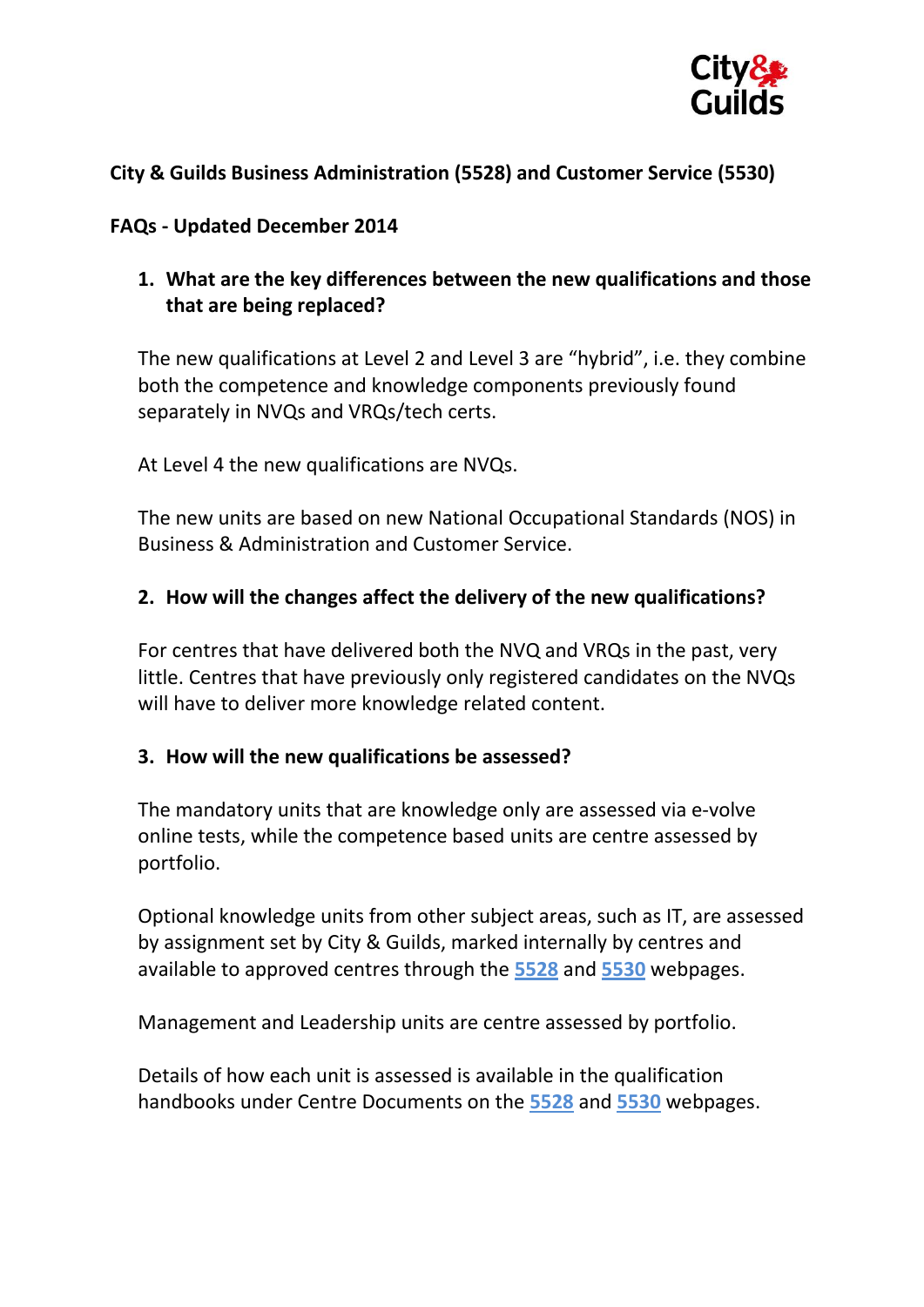

# **4. Centres will have developed resources for the old qualifications – will they still be relevant?**

Yes – whilst the new qualifications are based on new national occupational standards (NOS), centres will find the content familiar and will be able to use existing resources, with some adaptations where appropriate, without problem.

# **5. If the units have been developed by Skills CFA, the sector skills council for these subjects, and are therefore common across all awarding organisations, what does City & Guilds offer that is different?**

City & Guilds provides assessment guidance, including additional range that indicates the specific knowledge requirements to be assessed by e-volve tests. Full unit details are available on the **[5528](http://www.cityandguilds.com/qualifications-and-apprenticeships/business-skills/business-admin-and-public-services/5528-business-administration#tab=documents)** and **[5530](http://www.cityandguilds.com/qualifications-and-apprenticeships/business-skills/customer-service-and-contact-centre/5530-customer-service#tab=documents)** webpages.

# **6. Will there be new Apprenticeship frameworks alongside the new qualifications?**

The Apprenticeship frameworks for Wales, Northern Ireland and England have been amended by Skills CfA, so that from 1 September 2014 the new 5528 and 5530 qualifications are the required subject components. Centres **must not** register apprenticeship learners on the old 4428, 4475, 4430 or 4417 qualifications. The requirements for ERR, PLTS, Essential Skills Wales and Functional Skills remain unchanged.

The 4710-04 Level 4 Diploma in Business and Professional Administration remains the required technical certificate component of the Level 4 (Higher) Apprenticeship in Business and Professional Administration.

## **7. Are the new qualifications available within apprenticeship packages?**

There is a new City & Guilds Business Administration apprenticeship package (9645) that covers the Business Administration, Legal Administration and Medical Administration pathways for the SASE and SASW frameworks.

There is not currently a City & Guilds apprenticeship package for Customer Service.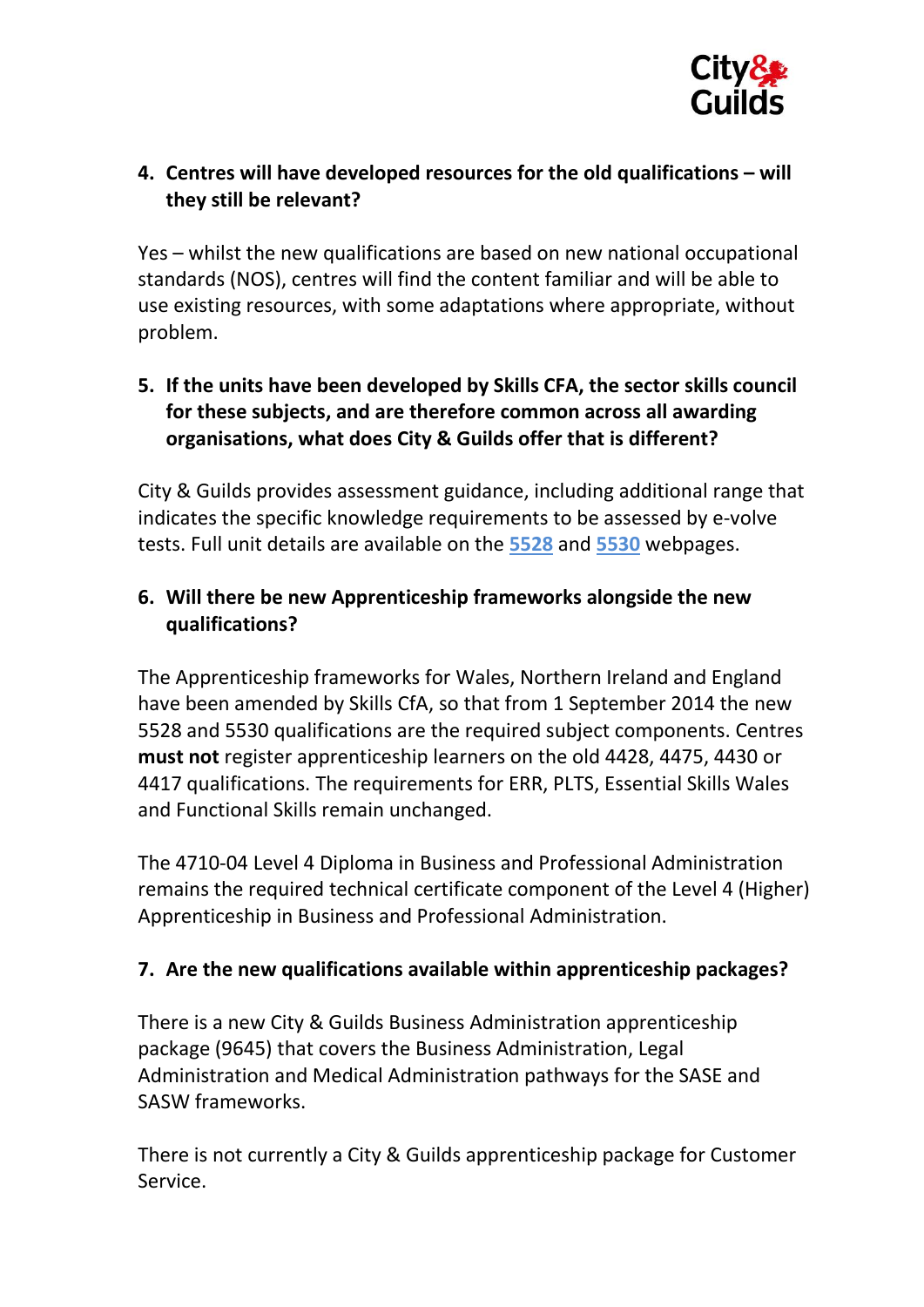

#### **8. How are PLTS and ERR assessed?**

PLTS is covered by the mandatory units so requires no additional assessment. Mapping documents for PLTS are available on the **[5528](http://www.cityandguilds.com/qualifications-and-apprenticeships/business-skills/business-admin-and-public-services/5528-business-administration#tab=documents)** and **[5530](http://www.cityandguilds.com/qualifications-and-apprenticeships/business-skills/customer-service-and-contact-centre/5530-customer-service#tab=documents)** webpages.

ERR – a requirement for those learners on apprenticeship programmes - can be taken either as an optional unit (5528-227 and 5530-228) within the Level 2 and 3 qualifications or through the Skills CfA workbook, which is available to download from the **[5528](http://www.cityandguilds.com/qualifications-and-apprenticeships/business-skills/business-admin-and-public-services/5528-business-administration#tab=documents)** and **[5530](http://www.cityandguilds.com/qualifications-and-apprenticeships/business-skills/customer-service-and-contact-centre/5530-customer-service#tab=documents)** webpages. If taken as an optional unit, it contributes towards the total credit value of the qualification and must be assessed by either version A or B of the short answer questions, available from the City & Guilds website and marked internally by the centre. No other method is allowed for the assessment of units 5528-227 and 5530-228.

The Skills CfA ERR workbook does not contribute towards the credit value of the qualifications and cannot be used to assess learners against units 5528- 227 and 5530-228.

## **9. What about those learners who, in the past, just want to do the VRQ/knowledge qualifications or just the NVQs?**

The existing 4475 and 4417 VRQs remain available for new learner registrations until 31 August 2015. In addition, the existing 4428 and 4430 NVQs will also be available for new learner registrations until 31 August 2016. However these qualifications are no longer recognised as components of the Business Administration and Customer Service Apprenticeship Frameworks. Learners on Apprenticeship programmes must be registered on the appropriate 5528 and 5530 qualification.

# **10.Will the new qualifications and apprenticeships be offered in Wales and Northern Ireland?**

Yes – the new qualifications are available for delivery in Wales, Northern Ireland and England, as well as being required components of the revised apprenticeship frameworks in all three countries. Funding is available in all three countries, whether they are taken as part of an apprenticeship programme or as stand alone qualifications.